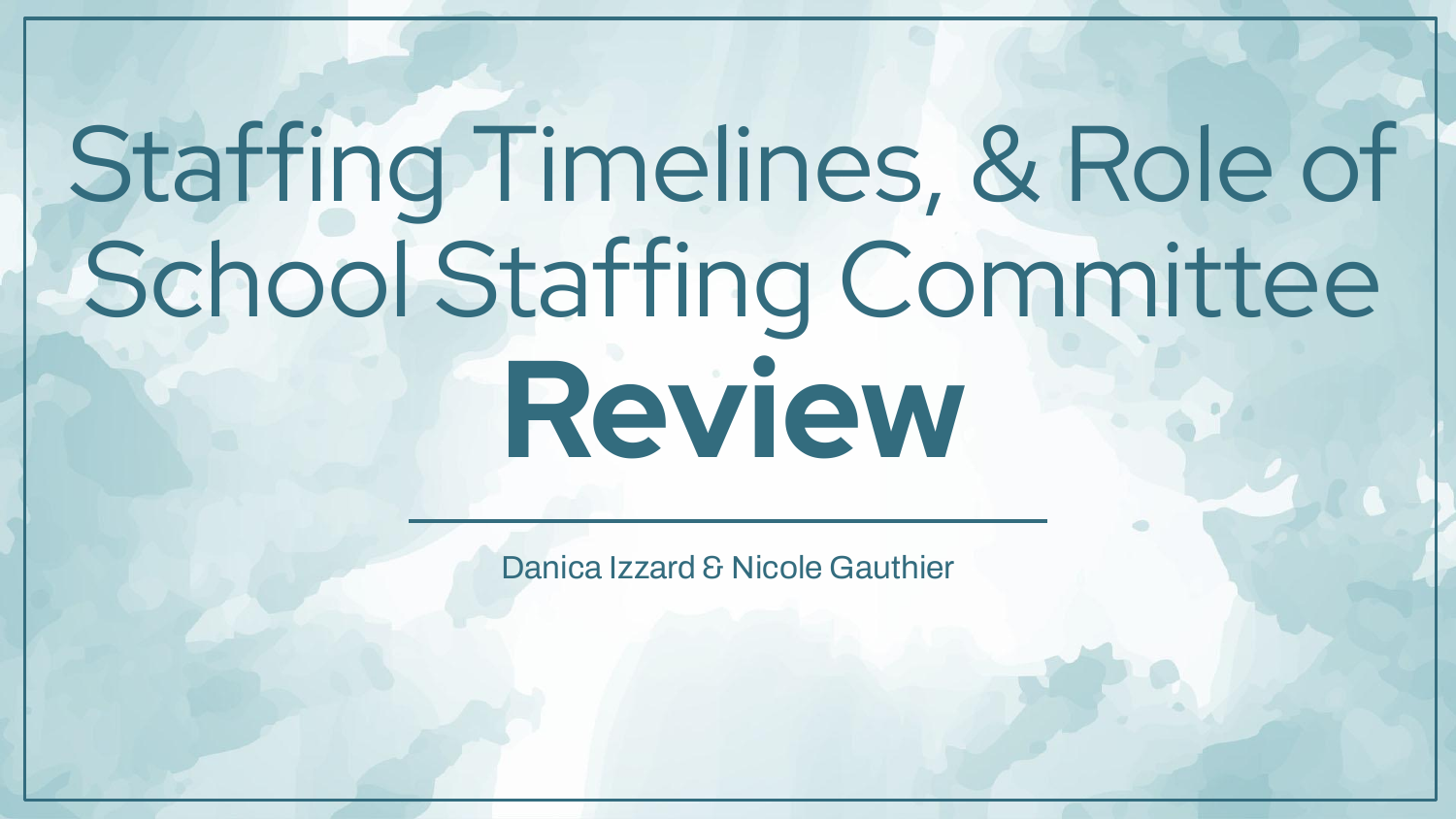# In School Staffing Committee Overview

- The Committee composed of:
- up to 4 OSSTF TTBU members,
- the Principal and timetabling Vice-Principals
- who develop and propose the school staffing model and monitor usage of coverage and supervision
- See L.20 of the Collective Agreement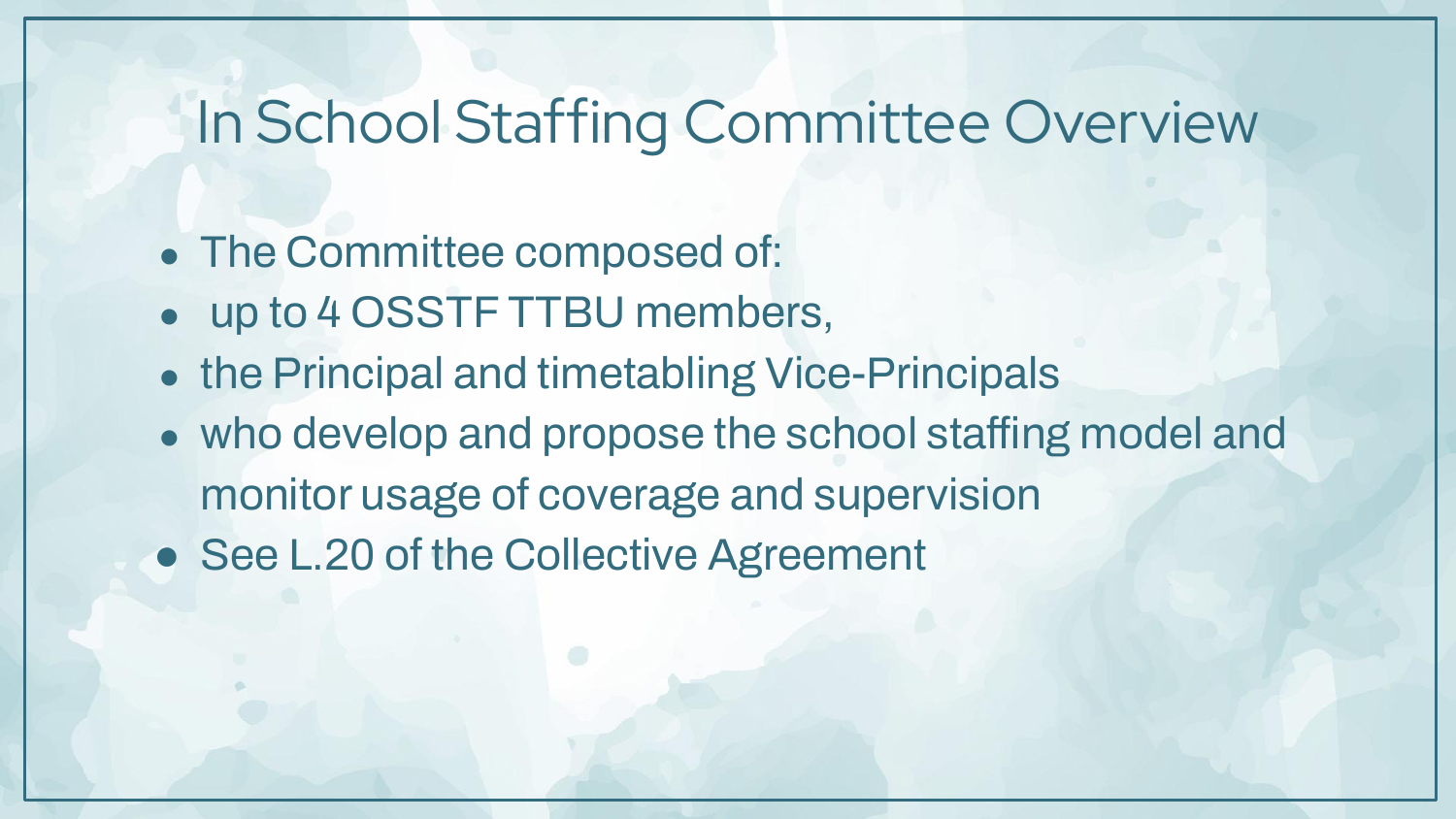## In School Staffing Committee Overview

#### Principles of Operation:

- The members of the School Staffing Committee will perform their duties in strictest confidence and will have access to the necessary data required to make decisions.
- Recommendations from the Committee will be determined by **consensus**.
- If outside advice is needed or if problems arise on the Committee, either or both of the Co-Chairs may seek assistance from the Senior Manager, Secondary Teaching Office, or from the President, OSSTF TTBU or their designates.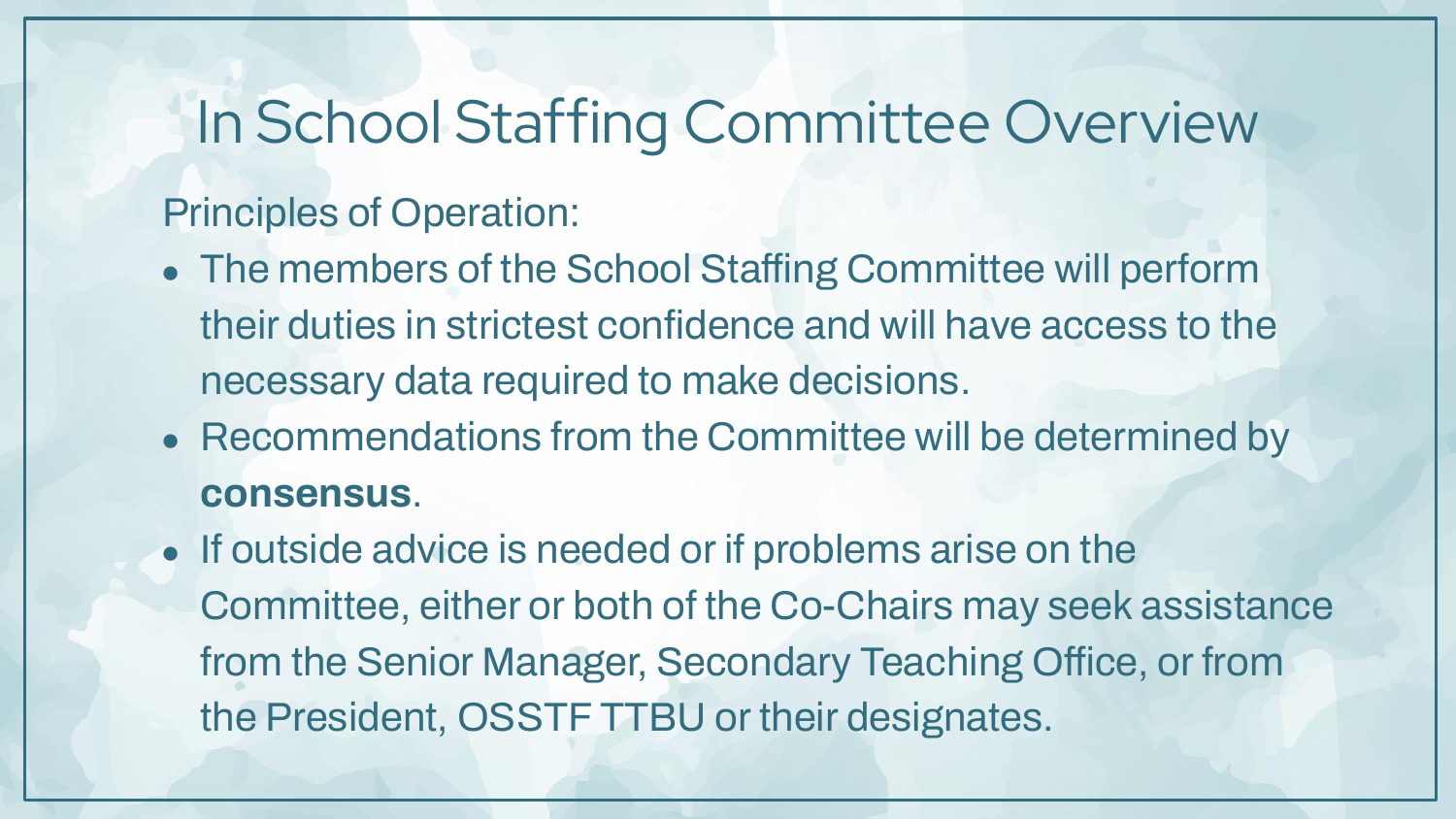# Staffing Timeline\* **HIGHLIGHTS**\*Due to Virtual School some changes will occur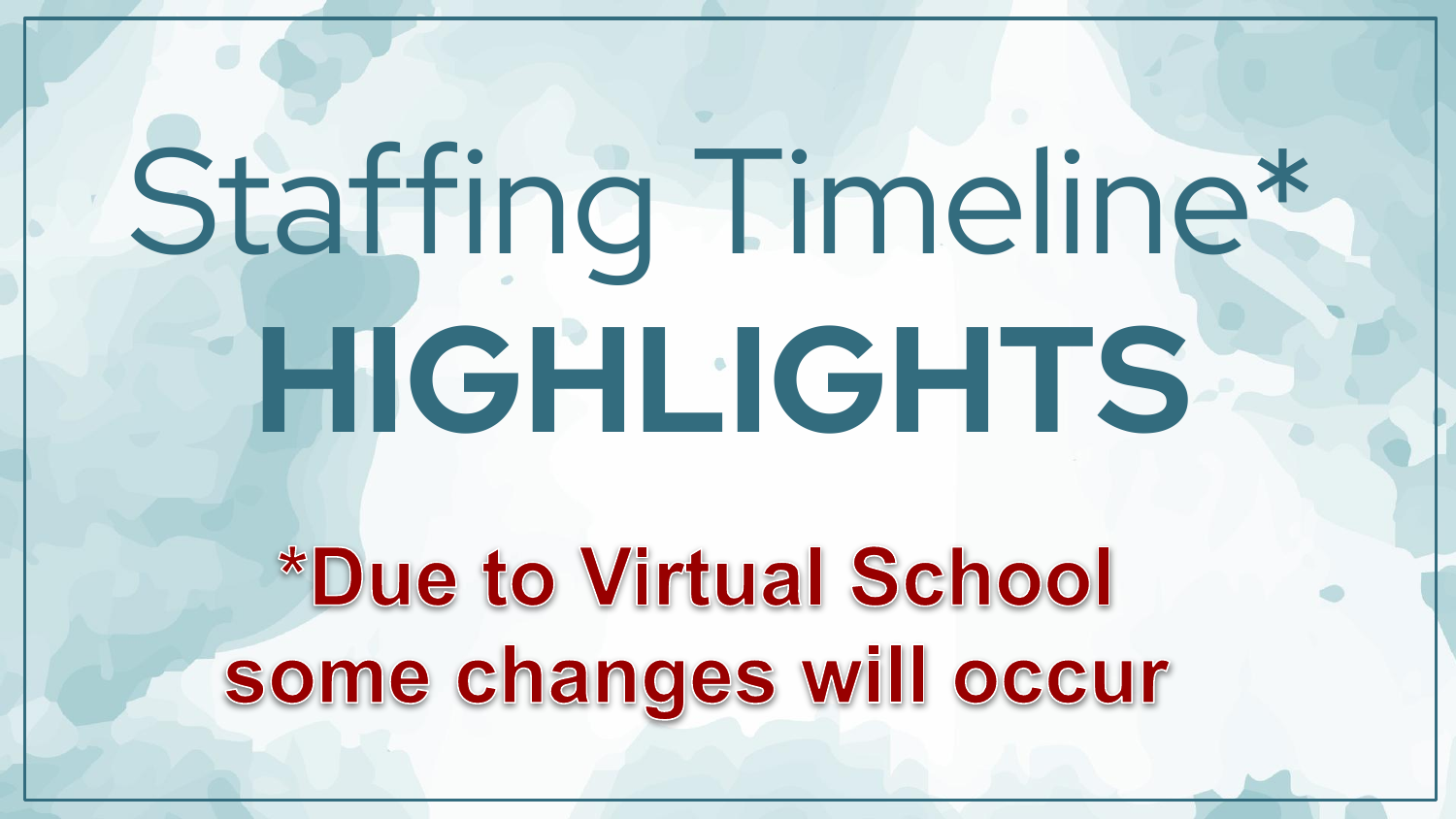| Mar. 21       | Allocation roll out (tentative)                                                                                                                                            |  |
|---------------|----------------------------------------------------------------------------------------------------------------------------------------------------------------------------|--|
| Apr. 4        | <b>Principals inform Teachers they at Tentatively Surplus to the School</b><br><b>Staffing Summary, Vacancies, Teacher Matrices to Secondary</b><br><b>Teaching Office</b> |  |
| Apr. 21       | Principals inform Teachers in writing that they are Surplus to School                                                                                                      |  |
| Apr. 29       | <b>First Teaching Posting</b>                                                                                                                                              |  |
| May 1         | Deadline: Full Time Teaching Requests (Noon)<br>Deadline: Self Funded (X/Y) Leave Plan                                                                                     |  |
| May 5         | <b>First Teaching Posting closes at Noon</b>                                                                                                                               |  |
| May 9         | POR Round 4 Posting                                                                                                                                                        |  |
| <b>May 12</b> | Identification of Pull Backs (Noon)                                                                                                                                        |  |
| <b>May 13</b> | Deadline: Withdrawal of Transfer Requests (Noon)<br><b>Confirmation of Pull Backs</b><br>Cone of Silence begins                                                            |  |

 $\theta$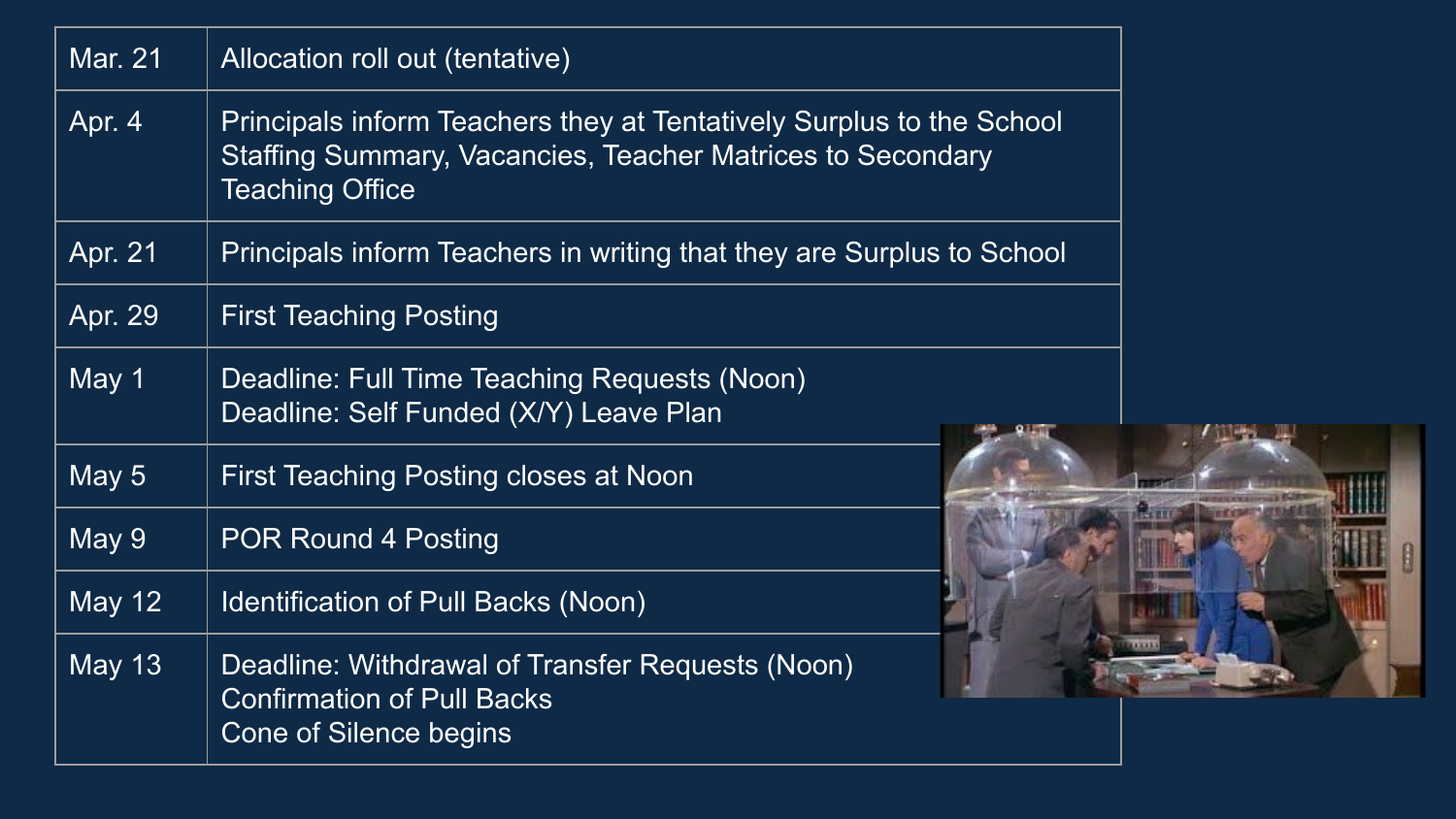| May 16-27 | Central Staffing occurs - Transfer, LC Placement, Board-wide<br>Placement (see Staffing Dates for specific dates of each)    |
|-----------|------------------------------------------------------------------------------------------------------------------------------|
| June 6    | <b>Cone of Silence ends</b><br>Teachers advised of Tentatively Surplus to Board status/Teachers<br>advised of new placements |
| June 7    | <b>Second Teaching Posting</b><br><b>POR Round 5 Posting</b>                                                                 |
| June 22   | Board-Wide Placement Meeting                                                                                                 |
| June 23   | Deadline for distribution of Tentative Timetables to Teachers<br><b>Beginning of MAPS Process</b>                            |
| June 30   | Notification to Teachers Surplus to Board/Teachers advised of new<br>placement                                               |
| Aug 31    | <b>Pullback and confirmation of MAPS</b>                                                                                     |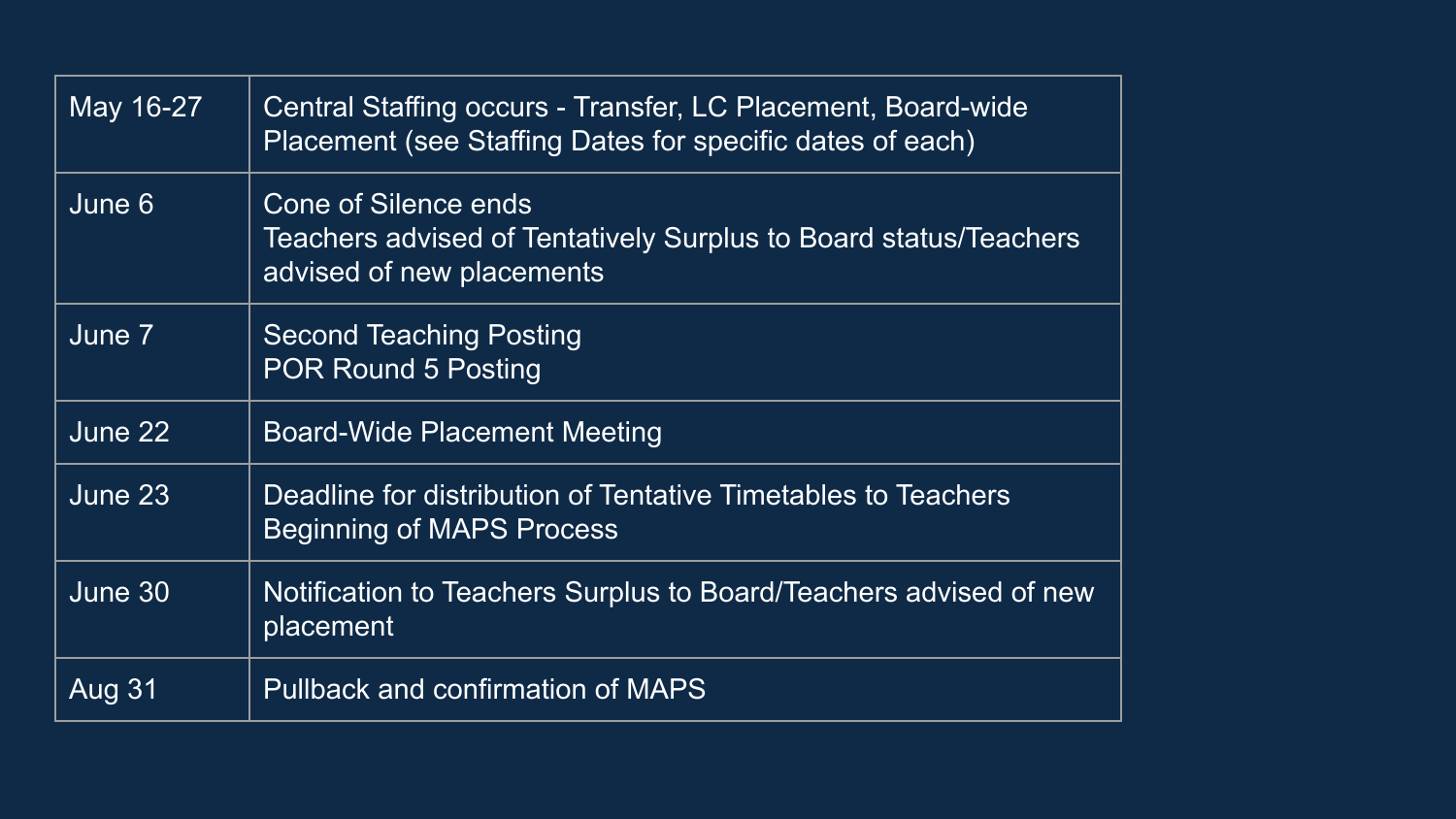# **What is bumping?**

- Invoked when the board cannot guarantee that it will have jobs for all of the teachers in the system who are surplus to their school
- Meaning, the board not sure that it will have placements for everyone surplus to school by August 31
- If this is is the case, the system must be shuffled to ensure that the most junior teachers (subject to qualifications) are declared surplus to the Board
	- System notification at end of May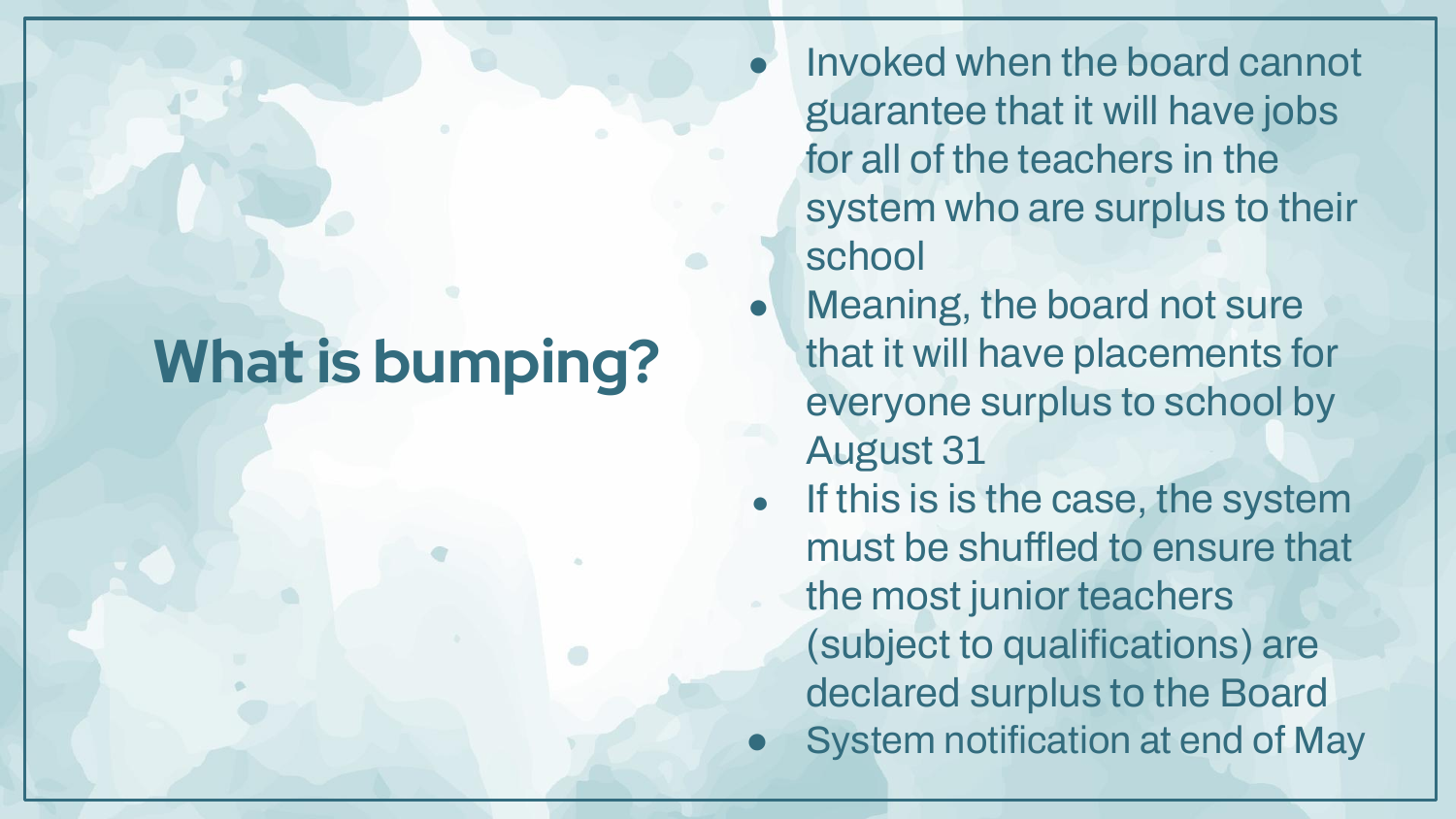# In School Staffing Committee Overview

- In determining school surplus and the development of the school staffing matrix, the placement process and in the bumping process, the guiding principles are:
- "certification bumps certification" (based on seniority)
- "certification bumps experienced but not certificated" (not dependent on seniority)
- "experienced but not certificated cannot bump certification" (not dependent on seniority)
- "experienced but not certificated bumps experienced but not certificated" (based on seniority)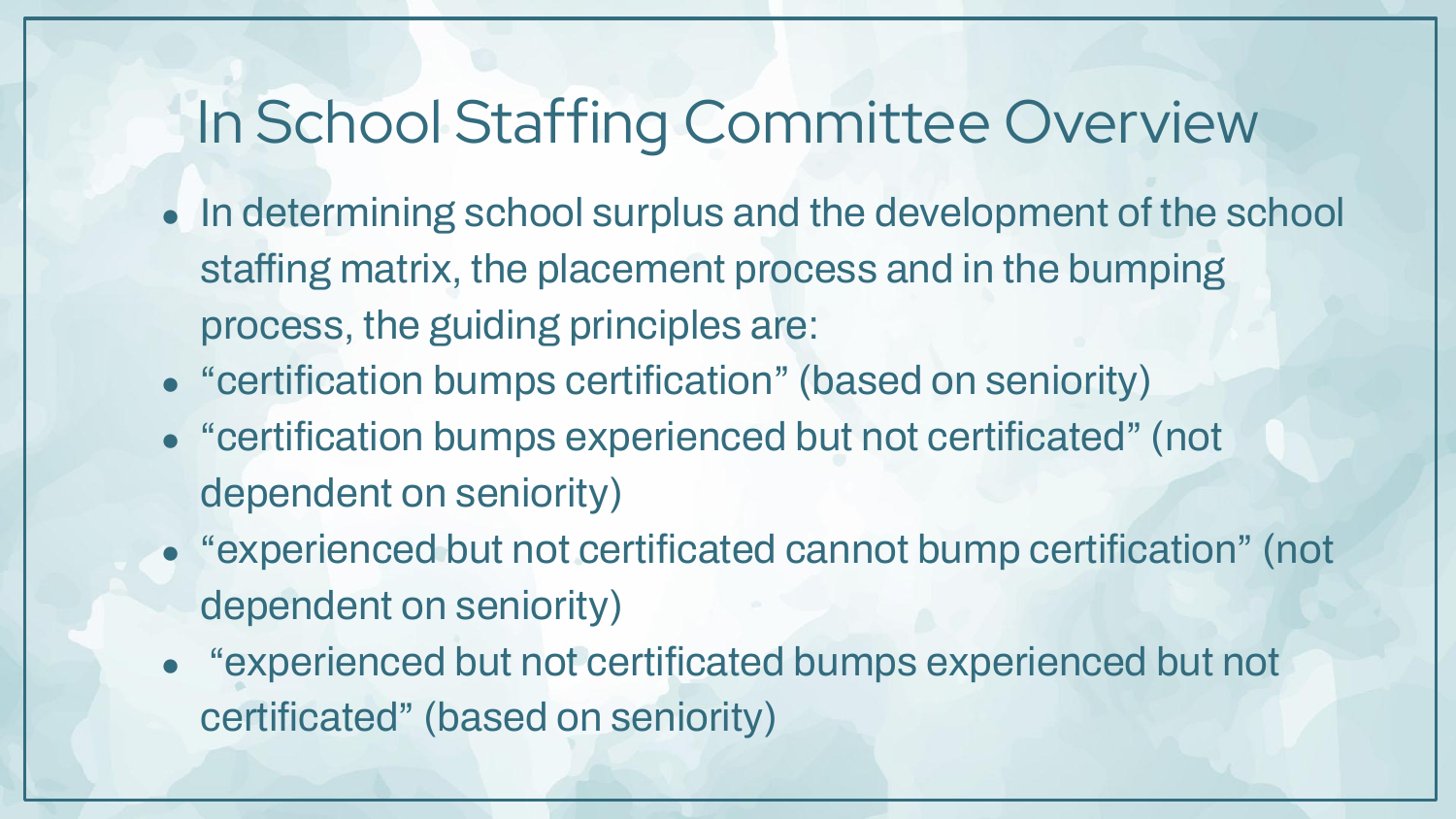# Building Your Staffing Model: **STEP ONE**

#### **Establish your meeting dates**

- Find mutually agreeable meeting dates for everyone
- Majority of dates will be in advance of tentative surplus date
- It's better to have more meetings planned than not, as it is easier to cancel a meeting then schedule one when everyone is busy.
- Communicate with principal via email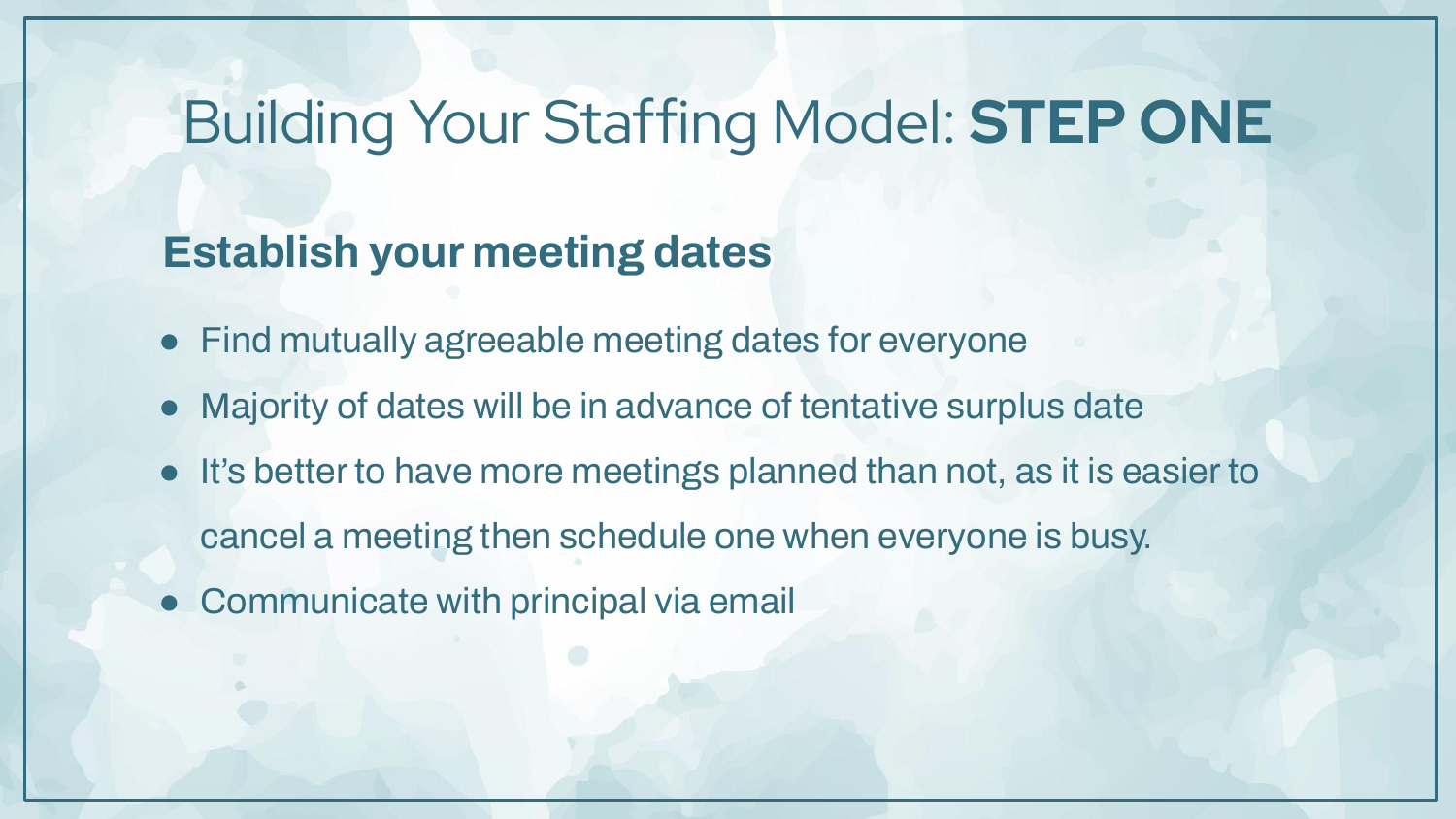# Building Your Staffing Model: **STEP TWO Review documents**

- School's projected staffing, projected enrolment data and projected program needs;
- Alpha seniority list for their Teachers and a list in seniority order;
- List of Teachers in the school requesting full year leaves without pay, half time teaching assignments and full time teaching assignments, Teachers returning from leave, Teachers returning from or going on the leave year under the Self Funded Leave Plan, resignations and retirements;
- Seniority verification documentation;
- TDSB Secondary Certification/Subject Codes 2022 list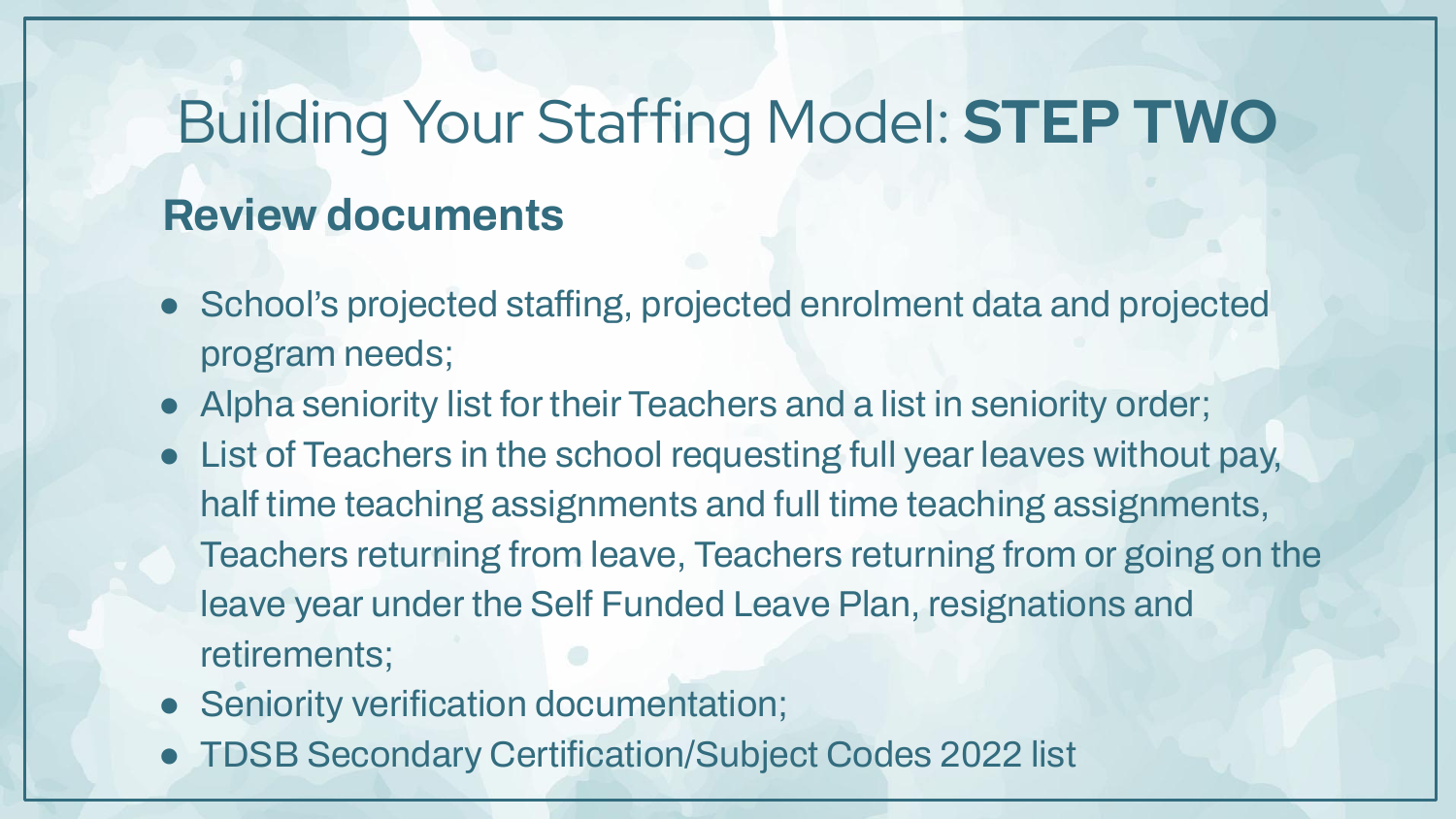### Building Your Staffing Model: **STEP THREE**

#### **Review your school's allocation**

- Review course selection data to determine which courses will run based on student choice and class caps
- Most committees will create their "dream list" of courses and then cut as needed to comply with their "rounded total"
- After courses are established proceed to timetable teachers subject to seniority and qualificiations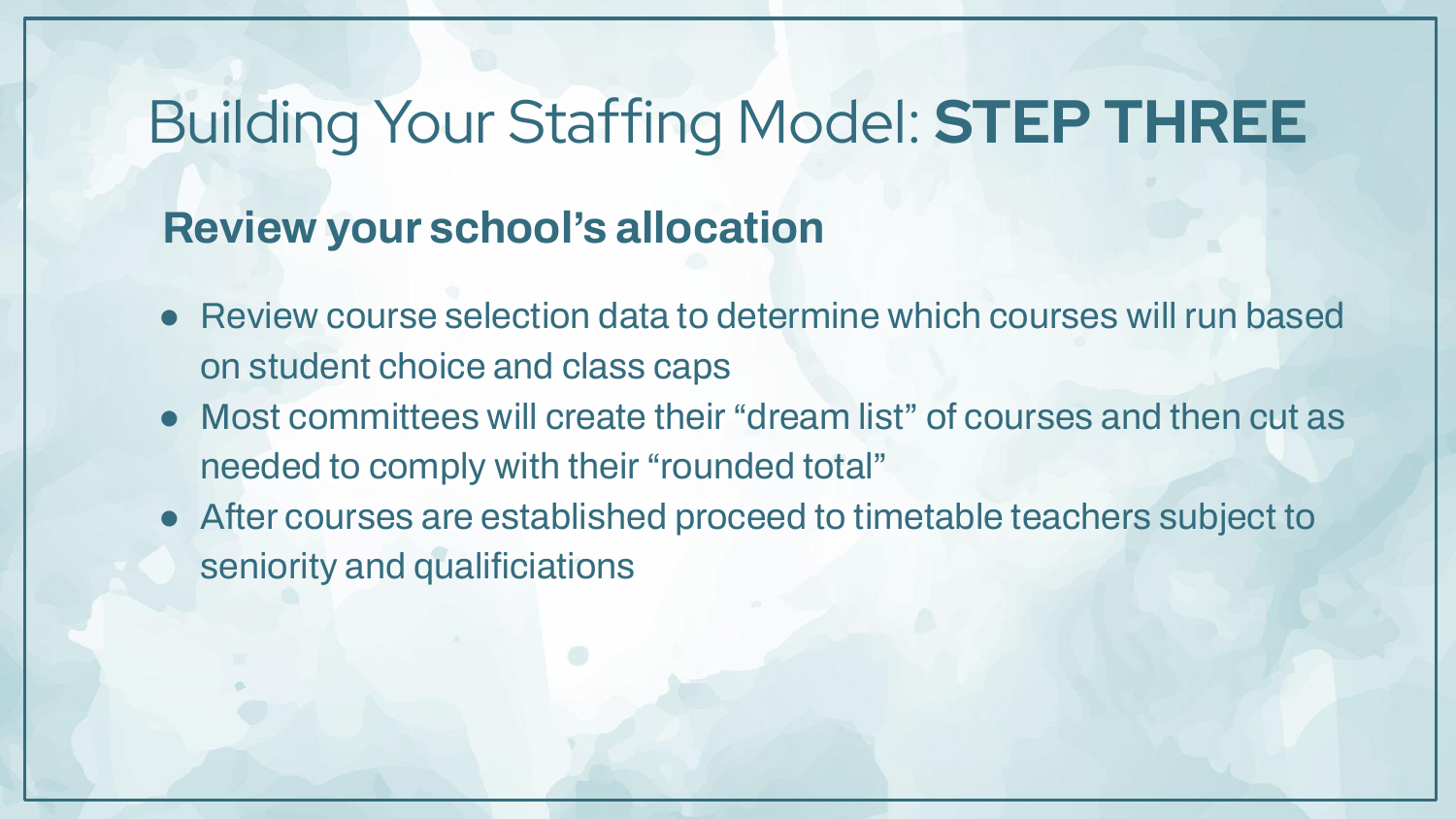#### **PROJECTIONS**

|                               | $ADE$ <sup>**</sup> | Sep   |
|-------------------------------|---------------------|-------|
| <b>Total FTE Enrolment</b>    | 1.367.00            | 1.373 |
| <b>Total Head Count</b>       | 1,369.00            | 1.374 |
| <b>SpEd Adjustments</b>       | 14.00               |       |
| <b>Average Credits</b>        | 7.94                |       |
| <b>ESL Weighted Enrolment</b> | 21.30               |       |
| <b>IOI Rank</b>               | 77                  |       |
| <b>School Divisor</b>         | 27.05               |       |
| Applied: Academic Ratio       | 0.20                |       |
| Number of Courses             | 5                   |       |
| <b>Modified Divisor</b>       | 26.84               |       |
| Supplement                    | 0.51                |       |

**COMPA** 

| Course Type Percentages<br>Course Type | $\%$   | Divisor |
|----------------------------------------|--------|---------|
| Academic                               | 32.53% | 28.50   |
| Applied                                | 0.90%  | 22.00   |
| <b>Locally Developed</b>               | 0.19%  | 13.50   |
| Tech                                   | 4.95%  | 18.50   |
| Open                                   | 26.17% | 24.50   |
| University                             | 24.96% | 29.20   |
| College                                | 1.40%  | 24.70   |
| Workplace                              | 0.05%  | 15.50   |
| University/College (Mixed)             | 8.85%  | 29.20   |

#### **ALLOCATIONS**

| <b>Reqular Allocations</b>        |                                                  | <b>Special Education Allocations</b> |     |
|-----------------------------------|--------------------------------------------------|--------------------------------------|-----|
| Classroom                         | 66.46 Classroom: 65.96;<br>Stu Success Ins: 0.50 | <b>SP Autism</b>                     | 2.0 |
| <b>Student Success, Non-instr</b> | 0.50                                             | SP Autism Central*                   |     |
| Learning Opportunities            |                                                  | SP DD Classroom                      |     |
| LEAP                              |                                                  | SP DD Classroom Prep                 |     |
| Library/Guidancet                 | 5.33 Library: 1.68;                              | SP DD Central*                       |     |
|                                   | Guidance: 3.66                                   | SP DD Central Prep*                  |     |
| ESL.                              |                                                  | SP MID                               |     |
| <b>ESL VISA</b>                   | 0.33                                             | <b>SP Gifted</b>                     |     |
| <b>Allocation Adjustment</b>      |                                                  | <b>SP Hearing</b>                    |     |
| <b>Superior Benefits</b>          |                                                  | <b>SP Learning Disability</b>        |     |
| <b>Other Allocation</b>           |                                                  | <b>SP Physical Disability</b>        |     |
|                                   |                                                  | <b>SP Resource</b>                   | 2.5 |
|                                   |                                                  | <b>SP Other Allocation</b>           |     |
| Total <sup>*</sup>                | 77.12                                            |                                      |     |
| <b>Rounded Total</b>              | 77.00                                            |                                      |     |
| e-Learning*                       |                                                  |                                      |     |
|                                   |                                                  |                                      |     |

| <b>SP Autism</b>              | 2.00 |
|-------------------------------|------|
| SP Autism Central*            |      |
| SP DD Classroom               |      |
| <b>SP DD Classroom Prep</b>   |      |
| SP DD Central*                |      |
| SP DD Central Prep*           |      |
| SP MID                        |      |
| <b>SP Gifted</b>              |      |
| SP Hearing                    |      |
| <b>SP Learning Disability</b> |      |
| <b>SP Physical Disability</b> |      |
| <b>SP Resource</b>            | 2.50 |
| <b>SP Other Allocation</b>    |      |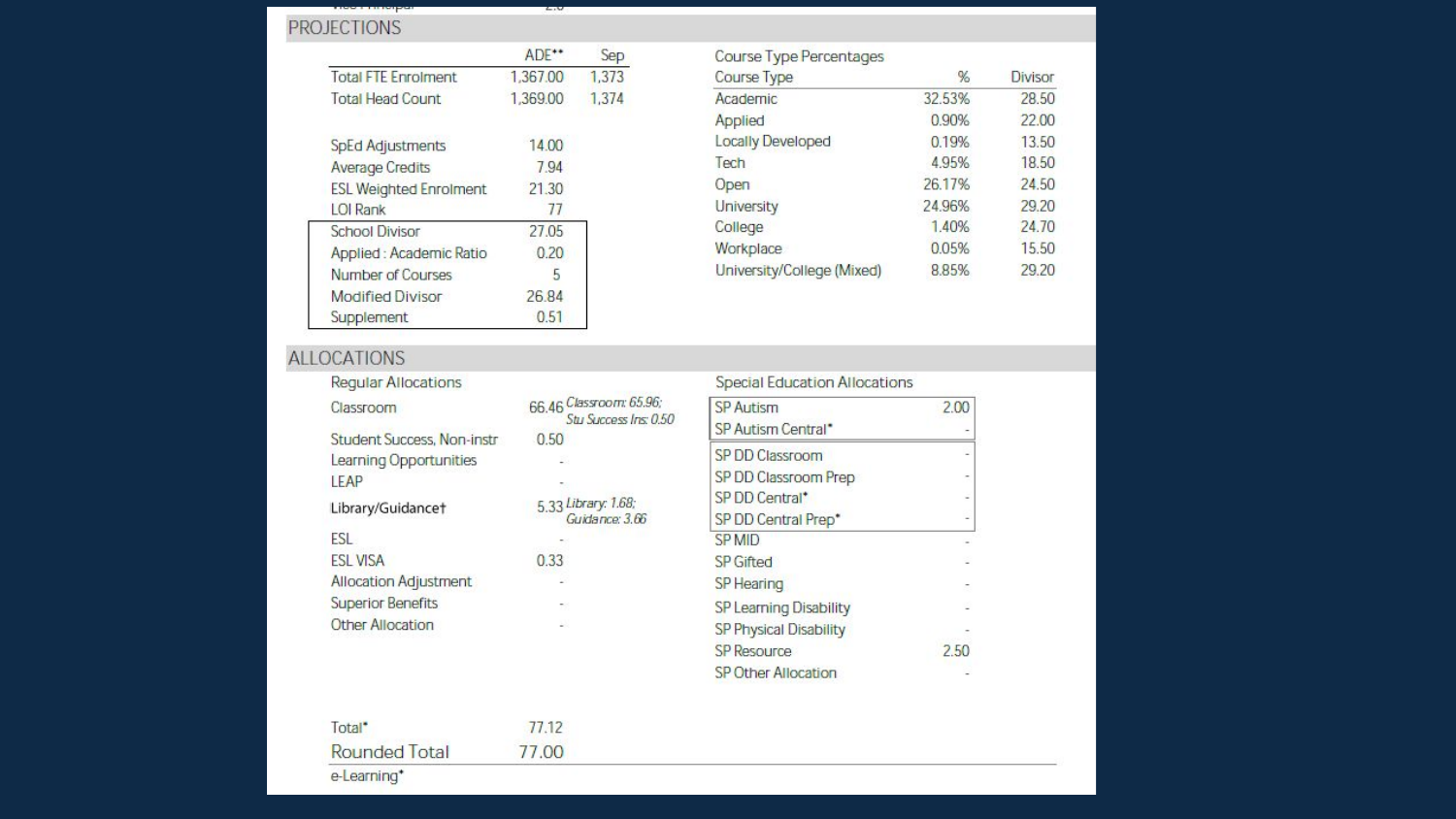# Building Your Staffing Model: **STEP FOUR**

#### **Review your school's allocation**

- Compare your allocation with the number of teachers on your school seniority list.
- If there are more people on your seniority list than your school is allocated, the difference between those numbers will need to be declared surplus.
- If your school is allocated more teachers than are on your seniority list, there are vacancies at the school that will need to be posted.
- Unless "zero'd out" or notified by ES teachers must be provided with a timetable
- Staffing Matrix template available on our website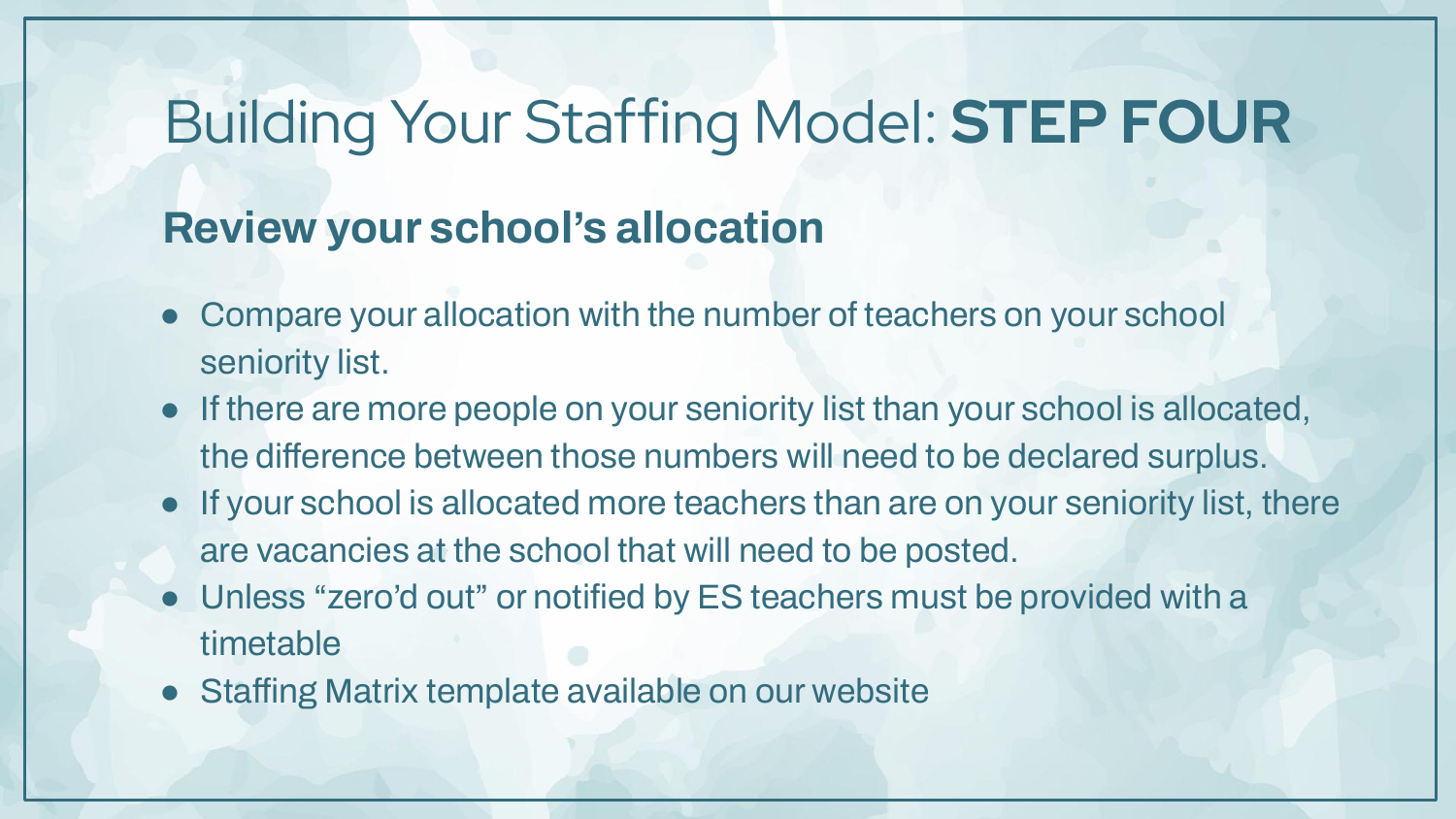# Building Your Staffing Model: **STEP FIVE Fill in your matrix**

- Starting with the PORs, plug in their sections according to their qualifications
- Next, begin with the member with highest seniority, plug in their sections according to their qualifications
- Move down the list in order of seniority
- Move teachers as needed to timetable more junior teachers in line with staffing rules
- Preferences can be considered in a fair and consistent manner but ultimately principal will decide
- Ensure most junior teachers, subject to qualifications are declared surplus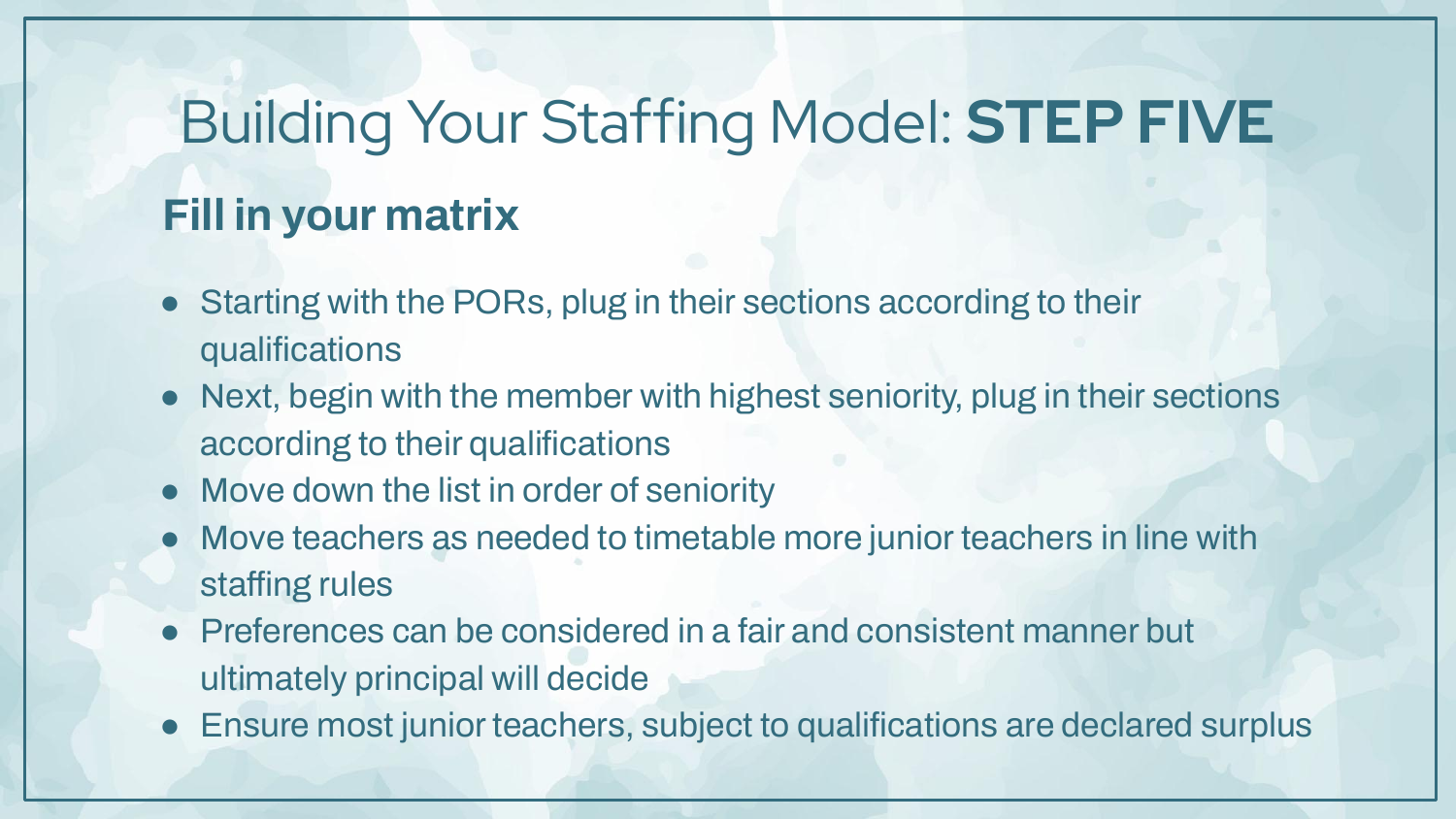# Mutual Consent for Unbalanced Timetable and Uncertified Subjects

- After consultation with the School Staffing Committee, the Mutual Consent forms must be signed by the Teacher
- As this form cannot be "unsigned" the Teacher must be given a reasonable amount of time to make a decision
- Copies of signed forms will be given to the Teacher and to the School Staffing Committee
- If a member declines to sign the matrix must be edited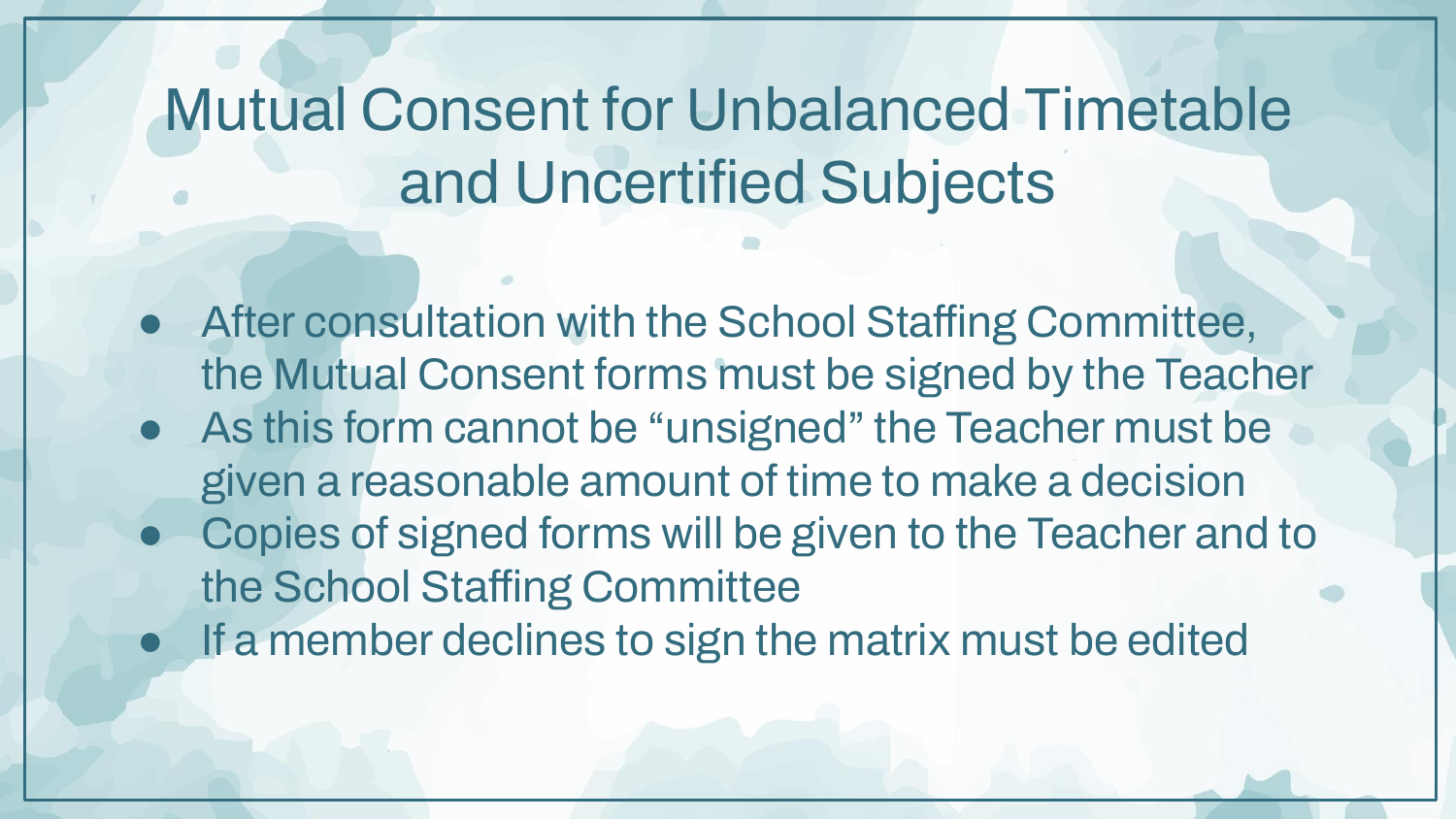# After the Staffing Model: **STEP SIX**

#### **Submit forms to OSSTF Toronto TBU Office**

- On **April 4th, 2022**, get a copy of the following forms from your Principal:
	- School matrix
	- School Staffing Summary Form,
	- the Surplus Declaration Form,
	- the Vacancy Declaration Form and
	- the Listing of Mutual Consent for Uncertified Subject Form
- Send these documents to your Michelle LeBlanc and CC your EO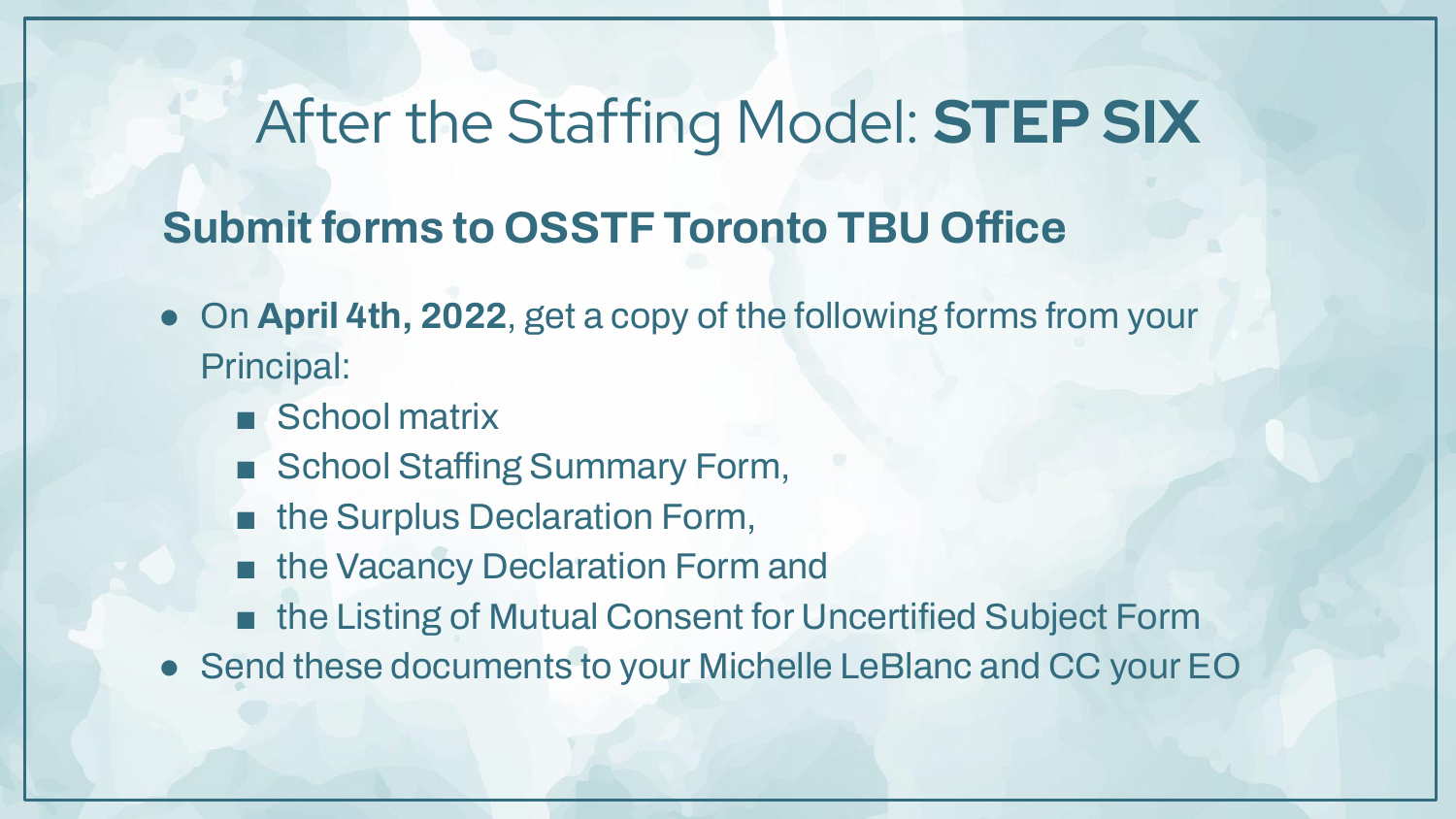## After the Staffing Model: **April**

- Monitor initial list of school vacancies
- Receive information on retirements, resignations, approved leaves, etc.;
- Monitor Mutual Consent of the Teacher where required;
- Principal and BP Inform Teachers, including those on a leave of absence, identified as surplus to school
	- Tentative Surplus April 4th, 2022
	- Written Surplus April 21st, 2022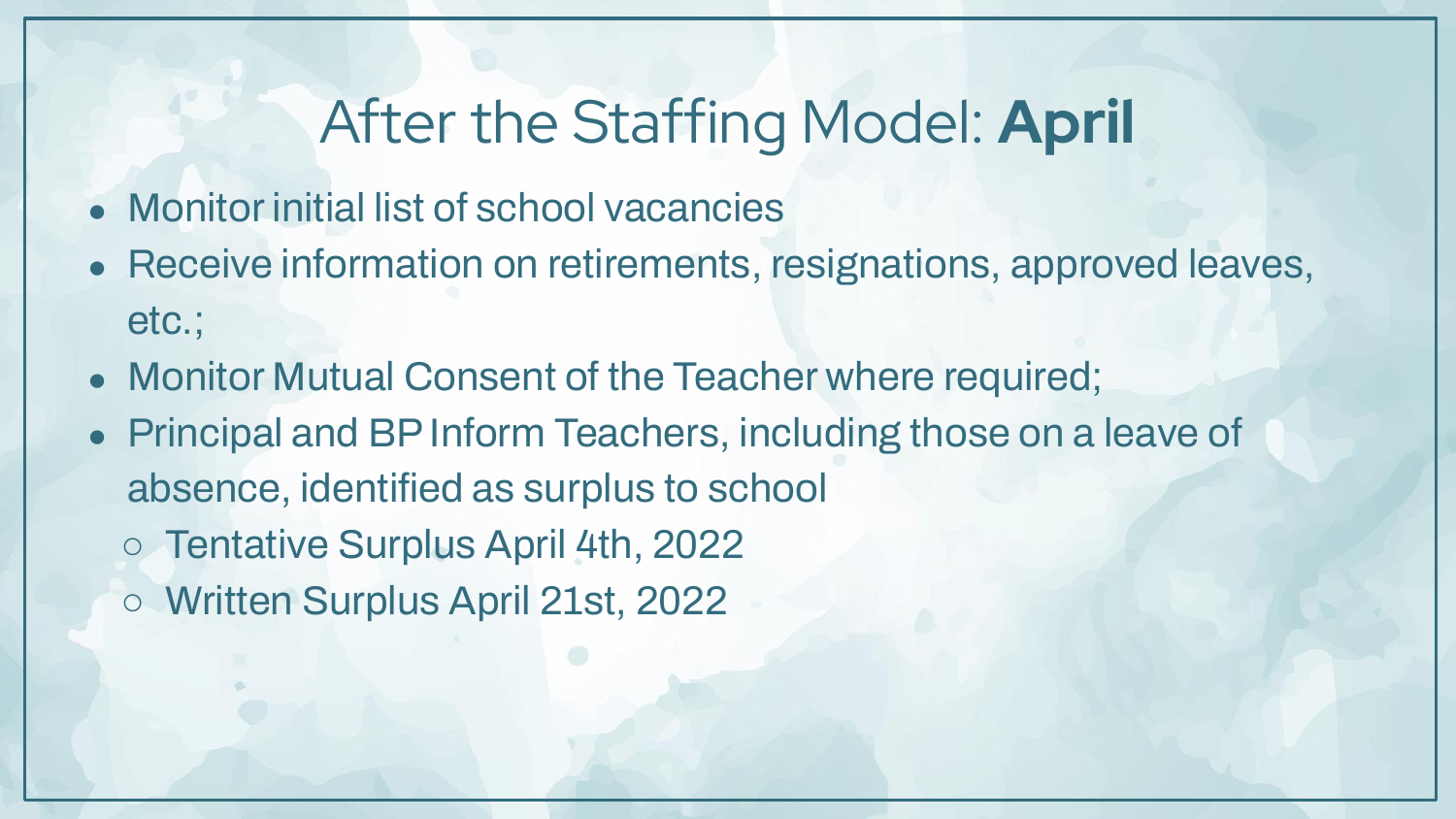# After the Staffing Model: **May**

- Review of list of school pull backs
- Receive information on retirements, resignations, approved leaves, etc.
- Principal and Branch President to monitor changes to Teachers' timetables during the Cone of Silence; staff changes (transfers, bumps, surplus, etc.) are confidential to the principal and Branch President until Cone of Silence ends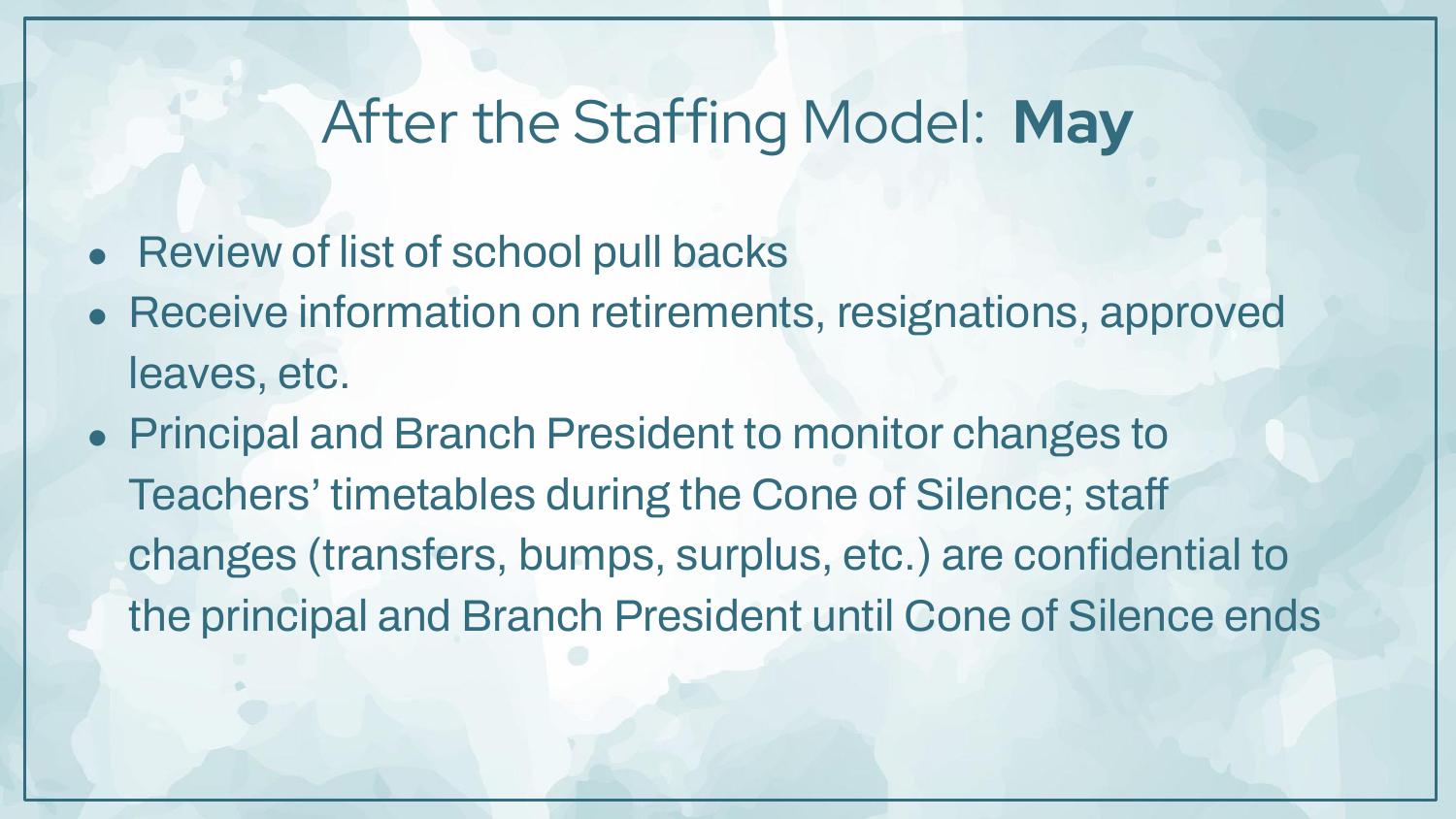### After the Staffing Model: **June**

- Immediately following "Cone of Silence" the entire staffing committee will meet to review who has been transferred or placed in other schools or who remain tentatively surplus to the Board or pulled back, including timetable changes;
- Review staffing changes as they occur throughout the month: Pull backs, resignations, retirements, leaves, etc.;
- Review for Workload Accord compliance of tentative timetables prior to distribution to Teachers;
- Ensure tentative timetables are distributed;
- Principal and BP Inform Teachers, including those on a leave of absence, identified as surplus to the Board